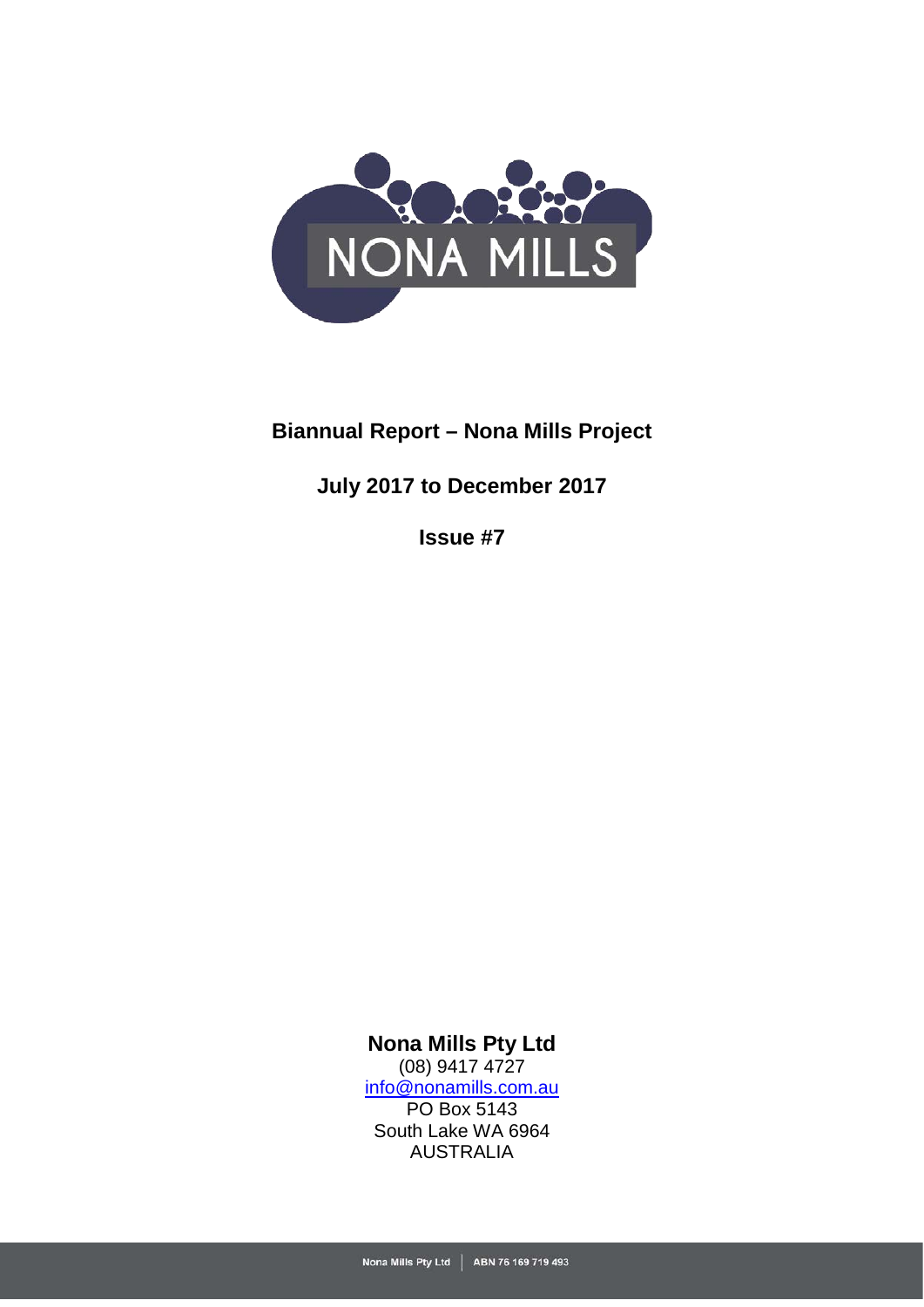# Contents

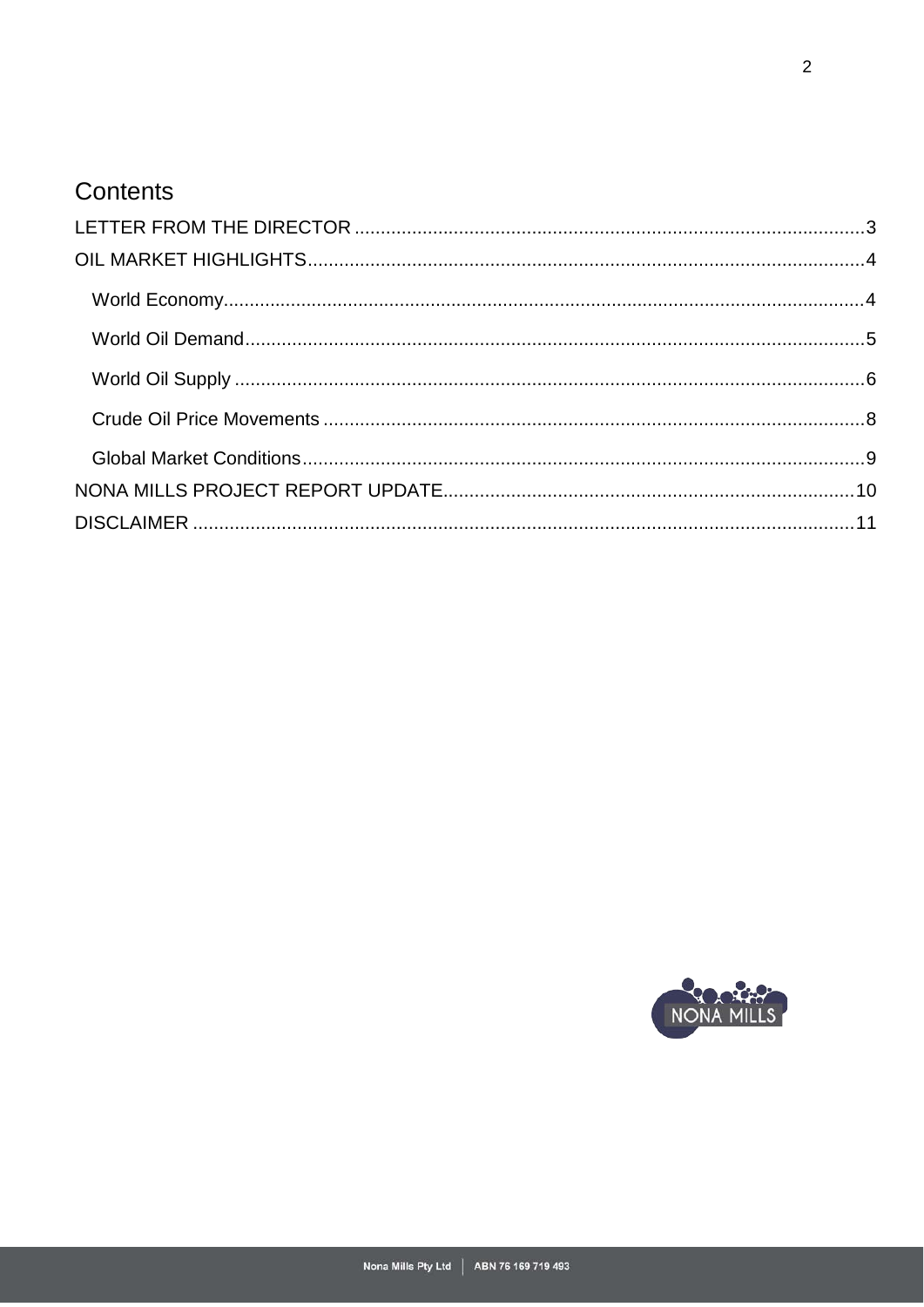## <span id="page-2-0"></span>LETTER FROM THE DIRECTOR

Oil futures improved markedly in 2017 to exceed \$50/b, spurred by strong demand and declining global inventories. Thoughts within the industry suggest that these gains indicate that the global glut that has dogged the market since 2014 is shrinking.

Earlier this year, oil prices slumped on concerns that rising crude production from Nigeria, Libya and elsewhere would undermine output adjustments under the DoC. However prices have rallied nearly 50% since the middle of the year on robust demand and strong conformity with the production reduction.



In December oil futures improved further to levels not seen since late 2014, with the ICE Brent and NYMEX WTI contracts continuing to be supported by growing indications that the oil market is heading smoothly toward rebalancing, lower crude oil stocks, healthy demand and geopolitical tensions.

The positive outcome of end-November decision between OPEC and non-OPEC producing countries to extend the declaration to the end of 2018 as well as supply turbulences in the North Sea buoyed the sustained gains in oil futures through Q4. We believe this to be a positive outcome.

World economic growth for 2018 remains forecast at 3.4%, mirroring the 2017 year's prediction. This level of growth is expected to stabilise the oil market and steadily increase demand over the foreseeable future.

The US Federal Reserve acknowledged the general improvements in the US economy and pointed at a continuation of its normalisation of monetary policies in the latest December meeting. The potentially rising deficit may require the Federal Reserve to raise interest rates quicker than currently anticipated in the near future however when and if this occurs is unknown.

We at Nona Mills believe that the continued rebalancing of the market is a positive thing and have an optimistic outlook for returns in the future.

Yours sincerely

W. Blgr

Wayne Blazejczyk **DIRECTOR**

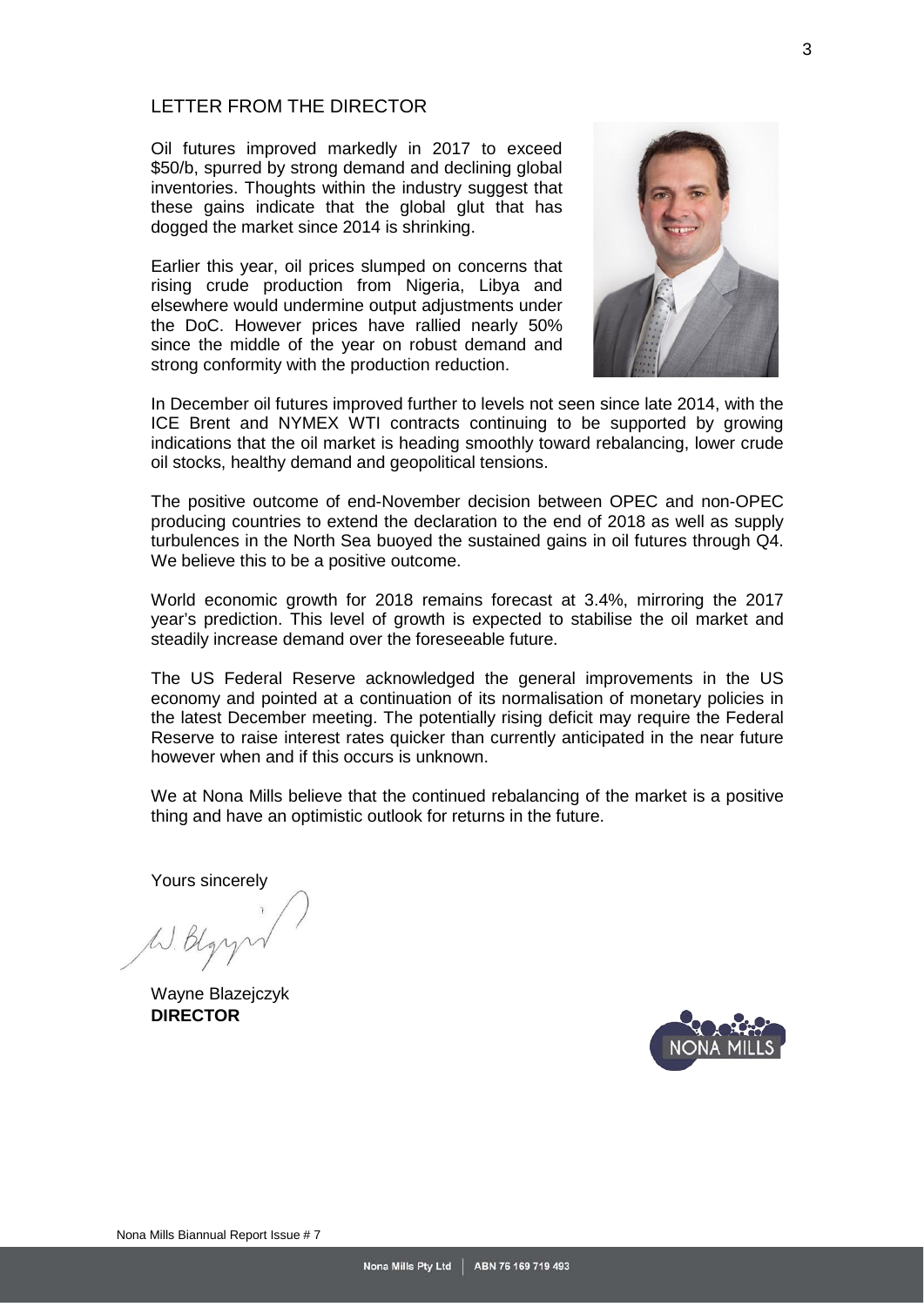#### <span id="page-3-0"></span>OIL MARKET HIGHLIGHTS

#### **Crude Oil Price Movements: six-month summary**

The OPEC Reference Basket (ORB) rose for the sixth consecutive month to average \$62.06/b by the end of 2017. Year-to-date (y-t-d), the ORB ended 2017 significantly higher at \$52.43/b, up by 28.6%, or \$11.67/b, compared to the previous year. Oil prices have received wide-ranging support from production adjustments under the Declaration of Cooperation (DoC), which started in January 2017, as well as from strong economic and demand growth and healthy financial markets, which has helped improve market fundamentals significantly. US commercial crude inventories fell by 7.4 mb in the week to 29 December, to 424.5 mb, according to data from the Energy Information Administration (EIA). That is down 20% from peaks last March.

In December, oil futures improved further to levels not seen since late 2014. ICE Brent averaged \$1.23 higher, at \$64.09/b, while NYMEX WTI increased \$1.28 to average \$57.95/b. For the year, oil futures improved markedly in 2017, exceeding \$50/b. Accordingly, ICE Brent rose \$9.61, or 21.3%, higher at \$54.74/b, while NYMEX WTI also increased by \$7.39, or 17.0%, to \$50.85/b. The ICE Brent/NYMEX WTI spread narrowed slightly to \$6.15/b, to remain at its widest since mid-2015, supporting US crude exports to Europe and Asia. For the year, the spread more than doubled from \$1.66/b in 2016 to \$3.88/b in 2017.



Sources: Argus Media, OPEC Secretariat and Platts.

*Reference: OPEC Monthly Oil Market Report –January 2018*

#### <span id="page-3-1"></span>**World Economy**

The global GDP growth forecast remains at 3.7% for both 2017 and 2018. The momentum in the global economy continues with an ongoing synchronized expansion across the world. Despite the already-high global economic growth level, some further slight upside may materialise, if the ongoing growth trend continues, particularly in the OECD. Strong 2H17 US growth dynamic – in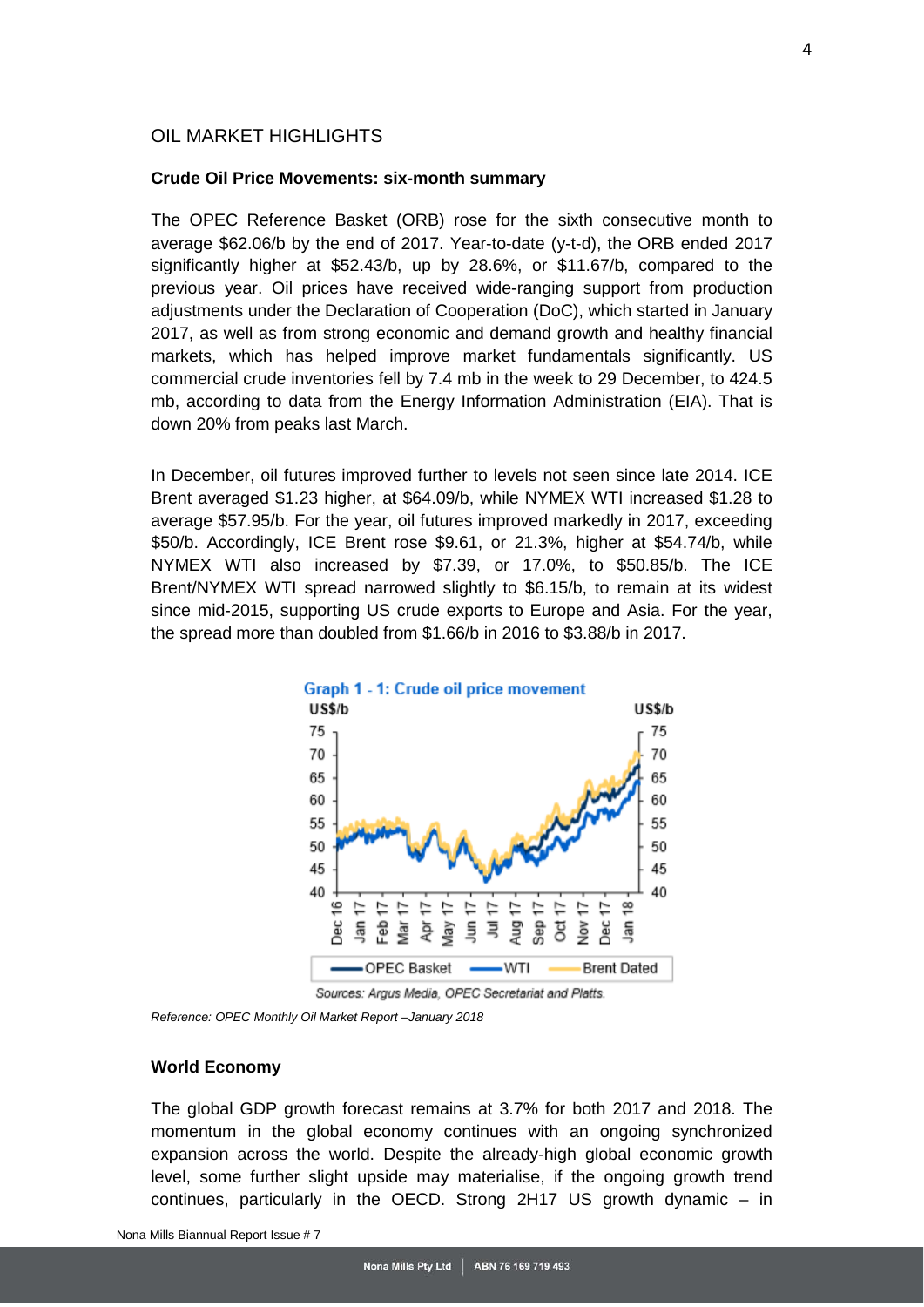combination with the US tax bill – along with solid growth in the Euro-zone and in Japan support the OECD growth trend in 2018, after already better-than-expected GDP growth in 2017. OECD growth was revised up by 0.1 pp for both 2017 and 2018, to now stand at 2.4% and 2.3%, respectively. Also, in emerging and developing economies, the momentum continues and may show upside from current growth levels.

In the OECD, US underlying growth remains robust and the additional support of the US tax cut has lifted the 2018 GDP growth forecast further to 2.6%, after growth of 2.3% in 2017. Also, growth in Japan was revised up for 2018 to 1.6% and for 2017 to 1.8%, due to ongoing momentum in 2H17 that is forecast to carry over into the current year. The Euro-zone continues enjoying a good dynamic, leading to an upward revision in 2017 to growth of 2.4%, followed by 2.1% in 2018.

In the emerging economies, the major economies' growth forecasts remains almost unchanged, except the 2018 forecasts for Brazil and India. As the Brazilian economy continues recovering, 2018 growth was revised up to 1.7%, after growth of 0.8% in 2017. India's somewhat softening momentum led to a downward revision to 7.2% in 2018, after growth of 6.5% in 2017. China's GDP growth expectation remains unchanged at 6.8% for 2017 and at 6.5% in 2018. Russia is forecast to continue its recovery in 2018, with growth of 1.8% in 2018, after 1.9% in 2017.

While numerous economies seem to grow at, or above, GDP growth potential, some limited upside remains. Despite this positive outlook, uncertainties prevail. Among the most influential uncertainties in the near term are geo-political developments, in addition to the pace of monetary policy normalisation, in combination with high debt levels in many countries and considerable valuations in asset markets. Moreover, stability in the oil market remains a key-determinant for global economic growth

|                            | World OECD |     |                  | US Japan | .<br>zone | UK   | China | India  |     | Brazil Russia |
|----------------------------|------------|-----|------------------|----------|-----------|------|-------|--------|-----|---------------|
| 2017                       | 3.7        | 2.4 | $2.3\phantom{0}$ | 1.8      | 2.4       | 1.5  | 6.8   | 6.5    | 0.8 | 1.9           |
| Change from previous month | 0.0        | 0.1 | 0.0              | 0.2      | 0.1       | 0.OI | 0.0   | 0.0    | 0.0 | 0.0           |
| 2018                       | 3.7        | 2.3 | 2.6              | 1.6      | 2.1       | 1.4  | 6.5   | 7.2    |     | 1.8           |
| Change from previous month | 0.0        | 0.1 |                  | 0.2      | 0.0       | 0.OI | 0.0   | $-0.2$ |     | 0.0           |

Euro

#### Table 3 - 1: Economic growth rate and revision, 2017-2018\*, %

Note: \* 2017 = Estimate and 2018 = Forecast.

Source: OPEC Secretariat.

*Reference: OPEC Monthly Oil Market Report – January 2018*

### <span id="page-4-0"></span>**World Oil Demand**

The world oil demand growth estimate for 2017 was revised higher by 43 tb/d, to average 1.57 mb/d.

Consequently, 2017 world oil demand stands at 96.99 mb/d. The upward revision was broadly a result of better-than-expected data for OECD Europe and China.

5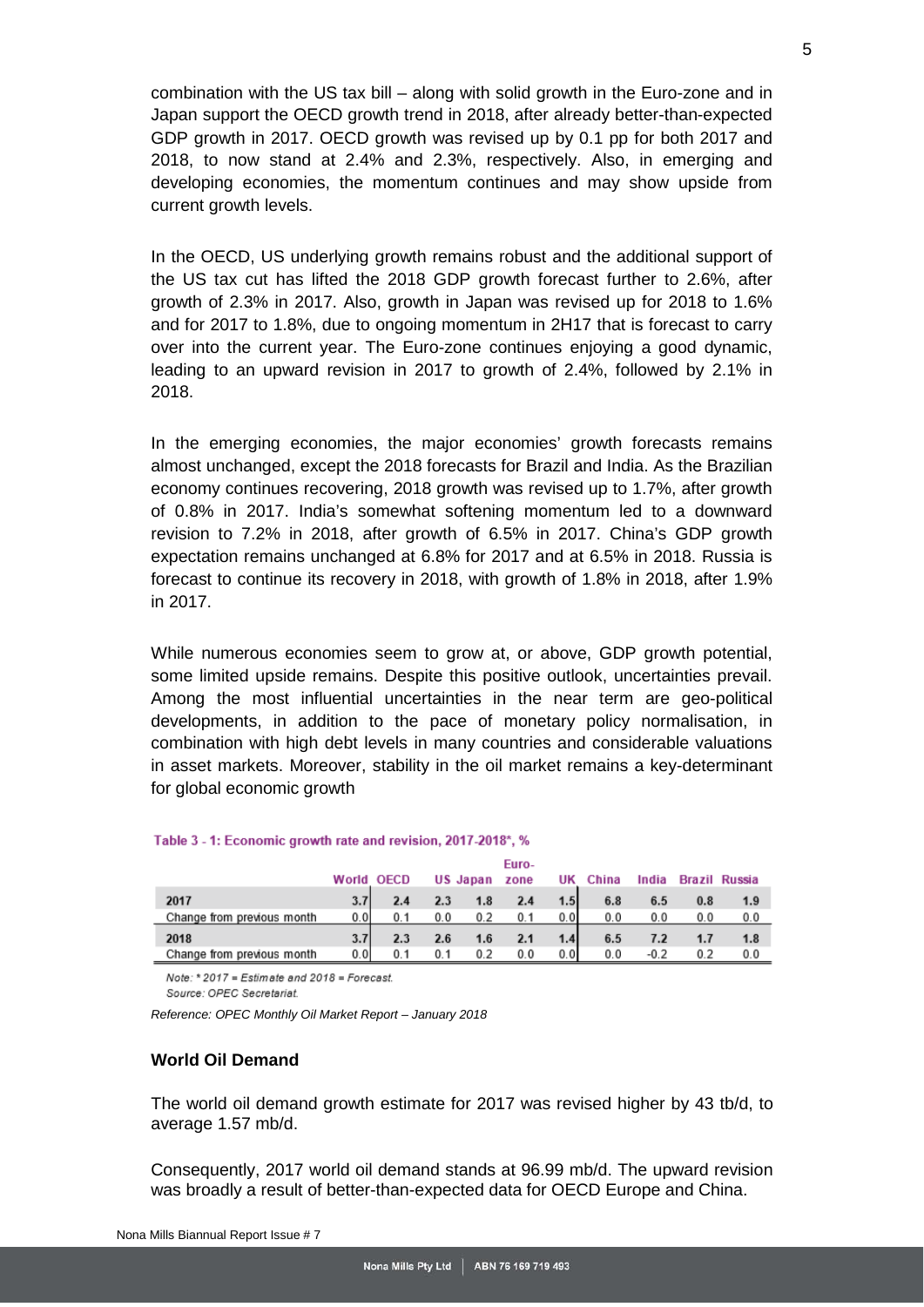For 2018, oil demand growth is forecast at around 1.53 mb/d, with anticipated world oil consumption expected to reach 98.51 mb/d. OECD is expected to grow by 0.29 mb/d, while non-OECD oil demand is projected to increase by 1.24 mb/d.

Based on latest available data, oil demand growth in the OECD regions was adjusted higher by 13 tb/d in 2017 since the last MOMR assessment.

The upward revision mainly reflected the positive momentum witnessed in OECD Europe – by 100 tb/d in  $3Q17$  – as better-than-expected performance of oil demand growth data persisted in various countries in the region, driven by solid economic momentum and in line with healthy demand in the transportation and petrochemical sectors.

OECD Americas was also adjusted higher (by 50 tb/d in 4Q17) accounting for better-than-expected performance for gasoline supported by healthy car sales in October. Nevertheless, oil demand growth was revised downward (by 100 tb/d in 3Q17) as a result of weaker-than-anticipated gasoline and petrochemical feedstocks demand during and after hurricane season.

Forecast for 2018, OECD oil demand growth remains almost unchanged from previous month's reports.

| (million barrels per day) * |       |       |       |       |       |       |        |                       |  |  |
|-----------------------------|-------|-------|-------|-------|-------|-------|--------|-----------------------|--|--|
|                             |       |       |       |       |       |       |        | <b>Change 2018/17</b> |  |  |
|                             | 2017  | 1Q18  | 2Q18  | 3Q18  | 4Q18  | 2018  | Growth | <u>%</u>              |  |  |
| Americas                    | 24.97 | 24.79 | 25.22 | 25.39 | 25.32 | 25.18 | 0.21   | 0.83                  |  |  |
| of which US                 | 20.23 | 20.07 | 20.52 | 20.56 | 20.49 | 20.41 | 0.19   | 0.92                  |  |  |
| Europe                      | 14.22 | 13.94 | 14.24 | 14.70 | 14.35 | 14.31 | 0.08   | 0.60                  |  |  |
| Asia Pacific                | 8.16  | 8.60  | 7.73  | 7.89  | 8.40  | 8.15  | 0.00   | $-0.02$               |  |  |
| <b>Total OECD</b>           | 47.35 | 47.33 | 47.19 | 47.98 | 48.07 | 47.64 | 0.29   | 0.61                  |  |  |
| Other Asia                  | 13.15 | 13.23 | 13.68 | 13.32 | 13.83 | 13.52 | 0.37   | 2.81                  |  |  |
| of which India              | 4.47  | 4.65  | 4.66  | 4.32  | 4.97  | 4.65  | 0.18   | 4.11                  |  |  |
| Latin America               | 6.52  | 6.36  | 6.59  | 6.91  | 6.55  | 6.60  | 0.09   | 1.30                  |  |  |
| Middle East                 | 8.06  | 8.20  | 7.99  | 8.51  | 7.92  | 8.15  | 0.10   | 1.18                  |  |  |
| Africa                      | 4.21  | 4.39  | 4.32  | 4.27  | 4.40  | 4.34  | 0.14   | 3.23                  |  |  |
| <b>Total DCs</b>            | 31.93 | 32.17 | 32.59 | 33.00 | 32.70 | 32.62 | 0.69   | 2.15                  |  |  |
| FSU                         | 4.70  | 4.66  | 4.50  | 4.89  | 5.20  | 4.82  | 0.12   | 2.45                  |  |  |
| Other Europe                | 0.72  | 0.73  | 0.69  | 0.73  | 0.82  | 0.74  | 0.03   | 3.48                  |  |  |
| China                       | 12.28 | 12.28 | 12.81 | 12.71 | 12.97 | 12.69 | 0.41   | 3.34                  |  |  |
| Total "Other regions"       | 17.70 | 17.67 | 18.01 | 18.33 | 19.00 | 18.25 | 0.55   | 3.11                  |  |  |
| Total world                 | 96.99 | 97.17 | 97.79 | 99.30 | 99.77 | 98.51 | 1.53   | 1.57                  |  |  |
| Previous estimate           | 96.94 | 97.15 | 97.77 | 99.24 | 99.63 | 98.45 | 1.51   | 1.56                  |  |  |
| Revision                    | 0.04  | 0.01  | 0.01  | 0.06  | 0.13  | 0.06  | 0.01   | 0.01                  |  |  |

#### **Global Oil Demand (2017-2018)**

Note:  $*$  2018 = Forecast.

Totals may not add up due to independent rounding.

Source: OPEC Secretariat.

*Reference: OPEC Monthly Oil Market Report – January 2018*

### <span id="page-5-0"></span>**World Oil Supply**

Non-OPEC preliminary oil supply in December 2017 rose by 0.34 mb/d m-o-m, mainly in Canada, Mexico, Norway, Brazil and Kazakhstan to average 58.62 mb/d, while production declined m-o-m in the US, and the UK.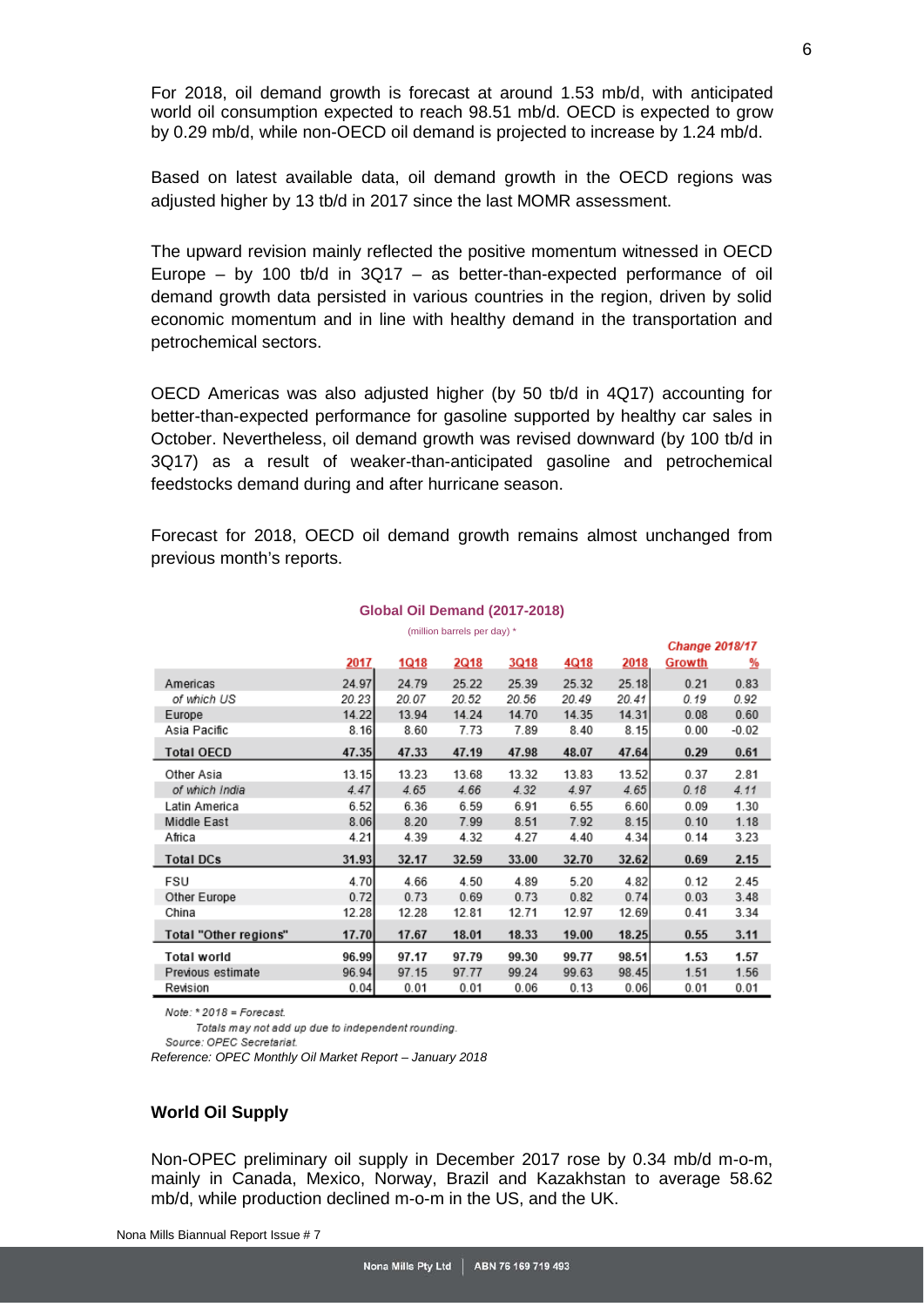The non-OPEC supply growth estimation for 2017 has been revised downward to average 57.79 mb/d. While the oil supply growth estimation for the US, Canada, other OECD Europe and Russia improved, expected growth in Norway, UK, Indonesia, Argentina and Brazil has been adjusted down.

The US remains the key driver of non-OPEC supply growth, adding 0.62 mb/d to non-OPEC production in 2017, supported by other countries such as; Canada with 0.32 mb/d, Brazil with 0.17 mb/d, Kazakhstan with 0.18 mb/d, Russia with 0.09 mb/d, Ghana with 0.07 mb/d and Congo with 0.04 mb/d.

In contrast, oil supply in 2017 is mainly expected to contract in Mexico by 0.22 mb/d, China by 0.12 mb/d, Azerbaijan by 0.05 mb/d, in Indonesia by 0.05 mb/d, in Oman by 0.04 mb/d, and in Egypt, Colombia, Argentina, Vietnam and Norway by 0.03 mb/d each.

Non-OPEC supply in 2018 was revised up by 121 tb/d in absolute terms to average 58.94 mb/d, and now is expected to grow at a faster pace, leading to an upward revision in y-o-y growth by 161 tb/d to average 1.15 mb/d, compared to the previous month's MOMR.

This is mainly due to a higher-than-expected supply forecast for the US, Canada, Mexico, UK, Denmark, Indonesia, Brazil, Latin America others, and FSU others, while the expectations for Norway, Other OECD Europe, Australia, Argentina, Egypt, and Russia have declined. The US, Canada, Brazil, the UK, Kazakhstan, Ghana, India and Australia, are expected to be the key countries driving growth next year, in contrast to Russia (-0.19 mb/d), China (-0.16 mb/d), Mexico (-0.14 mb/d), Norway (-0.07 mb/d), and countries such as; Azerbaijan, Colombia, Egypt, as well as some other countries with less than 50 tb/d y-o-y decline, which are expected to see a further drop in oil supply.

OECD Americas' oil supply in 2017 is predicted to average 21.33 mb/d, an increase of 0.72 mb/d y-o-y. The oil supply forecast was revised up by 24 tb/d in December 2017 owing to upward revisions for the US and Canada's production in 4Q17 and adjustment of historical production in 3Q17. Hence, oil supply in the US and Canada was revised up by 0.02 mb/d and 0.01 mb/d, to average 14.26 mb/d and 4.82 mb/d, respectively.

In 2018, supply forecast in OECD Americas is also revised up by 0.2 mb/d and now is expected to grow by 1.26 mb/d, to average 22.58 mb/d. The oil supply growth forecast for the US and Canada has been revised up and now is expected to grow by 1.15 mb/d and 0.25 mb/d, respectively, while Mexico's oil supply for the next year is expected to return to previous levels of natural decline and contract only by 0.14 mb/d.

OECD liquids production in 2017 was revised down by 0.03 mb/d to average 25.51 mb/d, indicating growth of 0.67 mb/d y-o-y. OECD Americas saw an upward revision by 24 tb/d, while OECD Europe's supply estimation was revised down by 50 tb/d, leading to annual growth of 0.72 mb/d and -0.02 mb/d y-o-y, respectively. OECD Asia Pacific is expected to marginally decline by 0.02 mb/d to average 0.40 mb/d in 2017.

For 2018, OECD supply is forecast to average 26.80 mb/d, revised up by 0.15 mb/d and representing growth of 1.28 mb/d, mainly from OECD Americas.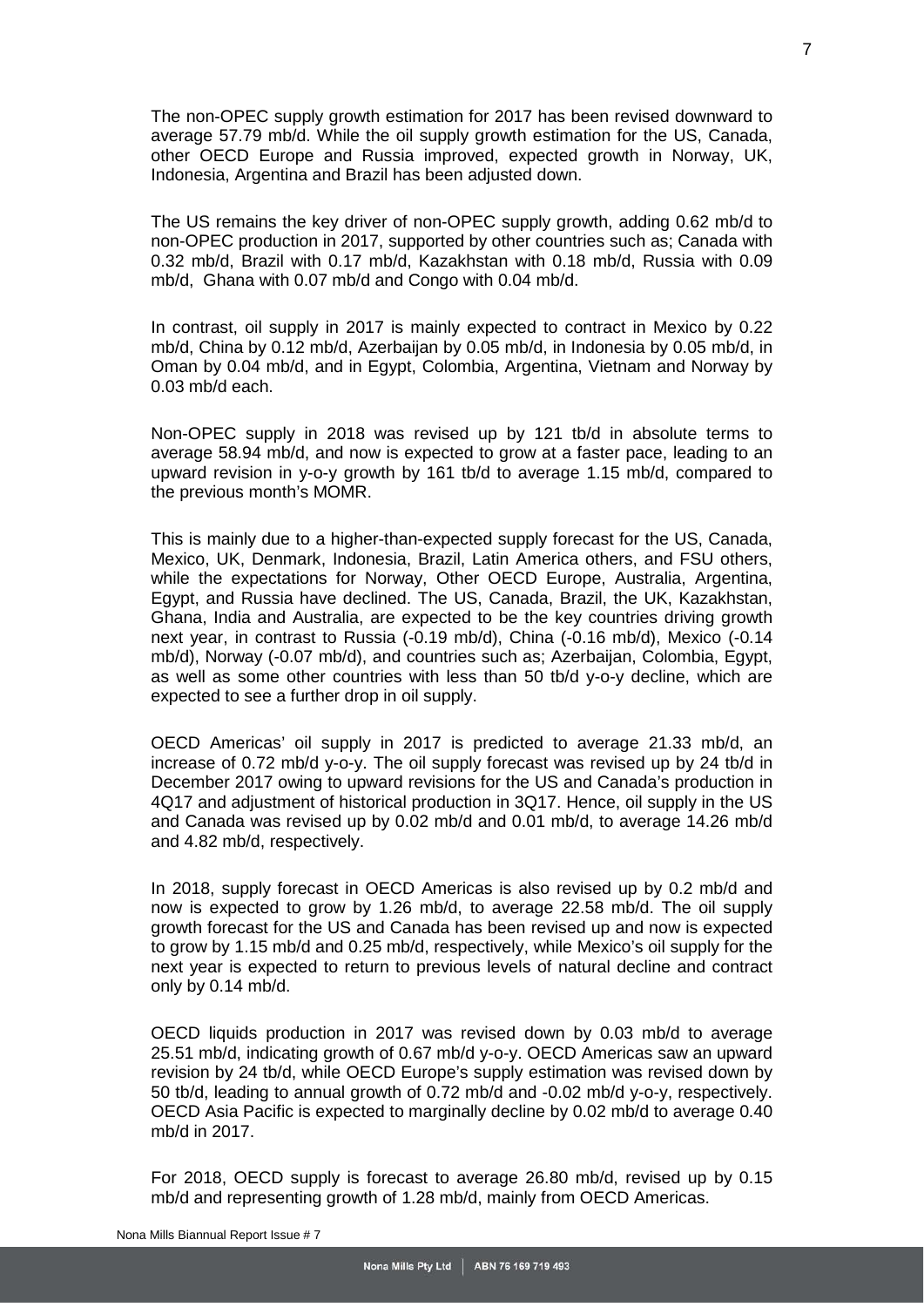

#### **Non-OPEC Supply** (million barrels per day)

|                       |         |             |             |             |       |       | <b>Change 2018/17</b> |         |
|-----------------------|---------|-------------|-------------|-------------|-------|-------|-----------------------|---------|
|                       | 2017    | <b>1Q18</b> | <b>2Q18</b> | <b>3Q18</b> | 4Q18  | 2018  | Growth                | %       |
| Americas              | 21.33   | 22.41       | 22.46       | 22.58       | 22.88 | 22.58 | 1.26                  | 5.90    |
| of which US           | 14.26   | 15.11       | 15.35       | 15.49       | 15.65 | 15.40 | 1.15                  | 8.04    |
| Europe                | 3.79    | 3.78        | 3.79        | 3.70        | 3.90  | 3.79  | 0.00                  | 0.12    |
| Asia Pacific          | 0.40    | 0.39        | 0.42        | 0.43        | 0.44  | 0.42  | 0.02                  | 5.26    |
| <b>Total OECD</b>     | 25.51   | 26.58       | 26.67       | 26.71       | 27.22 | 26.80 | 1.28                  | 5.04    |
| Other Asia            | 3.62    | 3.60        | 3.59        | 3.58        | 3.55  | 3.58  | $-0.04$               | $-0.98$ |
| Latin America         | 5.20    | 5.29        | 5.28        | 5.42        | 5.33  | 5.33  | 0.13                  | 2.40    |
| Middle East           | 1.24    | 1.24        | 1.24        | 1.24        | 1.24  | 1.24  | 0.00                  | $-0.24$ |
| Africa                | 1.85    | 1.89        | 1.89        | 1.90        | 1.90  | 1.90  | 0.05                  | 2.68    |
| Total DCs             | 11.91   | 12.03       | 12.00       | 12.13       | 12.02 | 12.05 | 0.14                  | 1.15    |
| <b>FSU</b>            | 14.06   | 13.97       | 13.94       | 13.81       | 13.94 | 13.92 | $-0.14$               | $-1.02$ |
| of which Russia       | 11.17   | 10.98       | 10.98       | 10.98       | 10.98 | 10.98 | -0.19                 | $-1.71$ |
| Other Europe          | 0.12    | 0.13        | 0.13        | 0.13        | 0.12  | 0.13  | 0.00                  | 1.37    |
| China                 | 3.98    | 3.89        | 3.80        | 3.79        | 3.79  | 3.82  | $-0.16$               | $-4.05$ |
| Total "Other regions" | 18.16   | 17.99       | 17.87       | 17.73       | 17.85 | 17.86 | $-0.30$               | $-1.66$ |
| <b>Total non-OPEC</b> |         |             |             |             |       |       |                       |         |
| production            | 55.58   | 56.59       | 56.55       | 56.57       | 57.10 | 56.70 | 1.12                  | 2.01    |
| Processing gains      | 2.21    | 2.23        | 2.23        | 2.23        | 2.23  | 2.23  | 0.03                  | 1.32    |
| Total non-OPEC supply | 57.79   | 58.83       | 58.78       | 58.80       | 59.33 | 58.94 | 1.15                  | 1.99    |
| Previous estimate     | 57.82   | 58.67       | 58.67       | 58.70       | 59.21 | 58.81 | 0.99                  | 1.71    |
| Revision              | $-0.04$ | 0.16        | 0.11        | 0.10        | 0.12  | 0.12  | 0.16                  | 0.28    |

Note: \* 2018 = Forecast.

Source: OPEC Secretariat.

*Reference: OPEC Monthly Oil Market Report – January 2018*

### <span id="page-7-0"></span>**Crude Oil Price Movements**

In 2H17 the OPEC Reference Basket (ORB) rose for the sixth consecutive month to average December at \$62.06/b. Year-to-date (y-t-d), the ORB ended 2017 significantly higher at \$52.43/b, up by 28.6%, or \$11.67/b, compared to the previous year. Oil prices have received wide-ranging support from production adjustments under the Declaration of Cooperation (DoC), which started in January last year, as well as from strong economic and demand growth and healthy financial markets, which has helped improve market fundamentals significantly. US commercial crude inventories fell by 7.4 mb in the week to 29 December, to 424.5 mb, according to data from the Energy Information Administration (EIA).

Nona Mills Biannual Report Issue # 7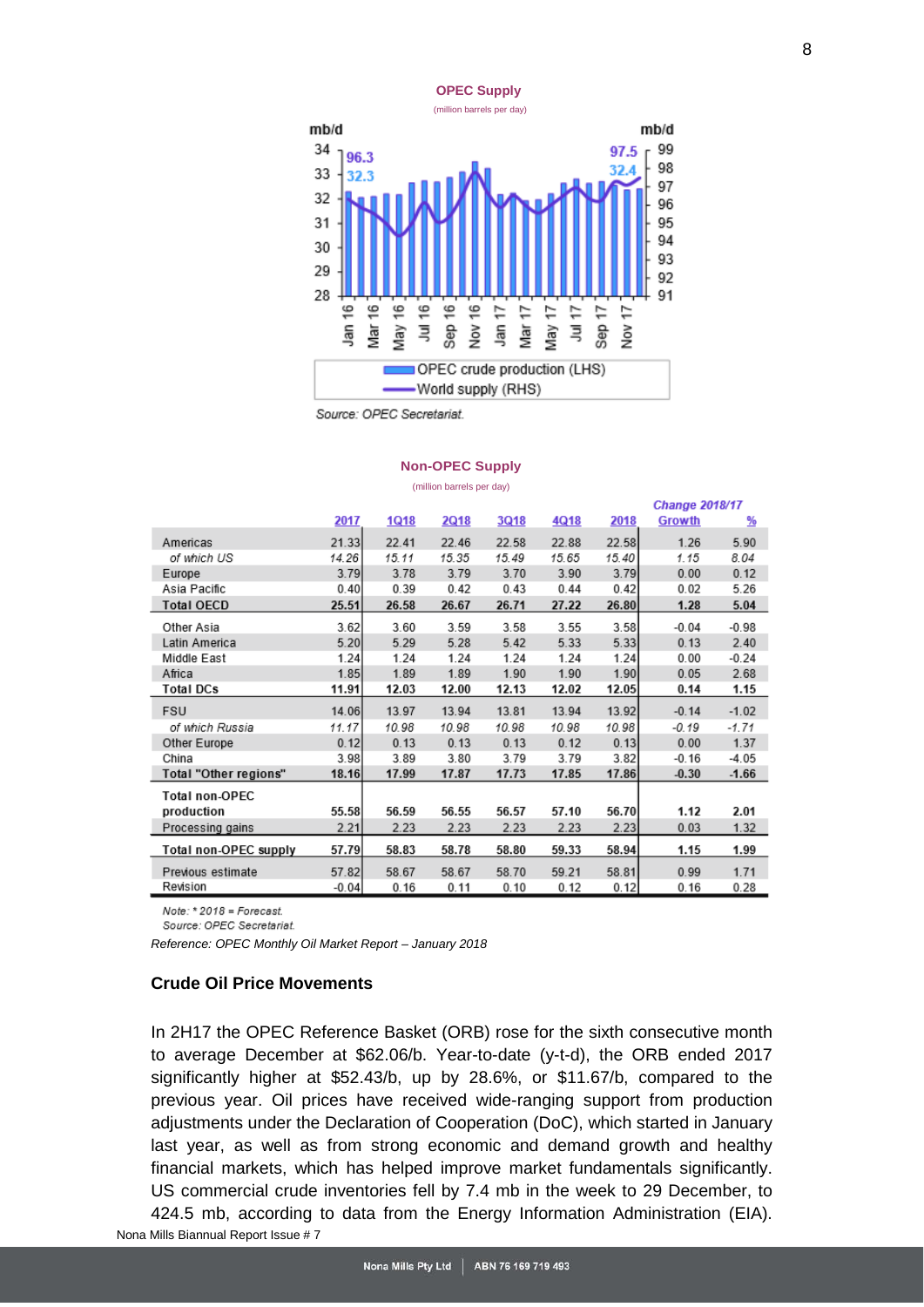That is down 20% from peaks last March.

Q4 saw oil futures improved further to levels not seen since late 2014. ICE Brent averaged \$1.23 higher, at \$64.09/b, while NYMEX WTI increased \$1.28 to average \$57.95/b. For the year, oil futures improved markedly in 2017, exceeding \$50/b. Accordingly, ICE Brent rose \$9.61, or 21.3%, higher at \$54.74/b, while NYMEX WTI also increased by \$7.39, or 17.0%, to \$50.85/b. The ICE Brent/NYMEX WTI spread narrowed slightly to \$6.15/b, to remain at its widest since mid-2015, supporting US crude exports to Europe and Asia. For the year, the spread more than doubled from \$1.66/b in 2016 to \$3.88/b in 2017.

Hedge funds raised their combined futures and options positions in NYMEX WTI by 15,488 contracts to 411,972 lots. Similarly, net long positions in ICE Brent increased by 23,305 contracts to 561,284 lots, a new all-time record high. The long-to-short ratio in ICE Brent speculative positions decreased to 10.92, while that of NYMEX WTI remained unchanged at around 10.9. The total futures and options open interest volume in the two exchanges dropped by 101,661 lots to 6.02 million contracts.

The production disruption in the North Sea crude system supported the widening of the sweet/sour differentials in Europe and Asia, while the USGC spread continued to narrow on the back of ongoing limited supplies of heavy sour crudes to the US.



*Reference: OPEC Monthly Oil Market Report – January 2018*

#### **Global Market Conditions**

Central banks in major developed economies are expected to implement some monetary tightening in 2018. This is mainly due to the strong momentum in global economic growth which is expected to continue into the year, as well as inflation expectations rising and the improving labour market in these economies.

Nona Mills Biannual Report Issue # 7 Higher crude prices have supported headline inflation readings, although core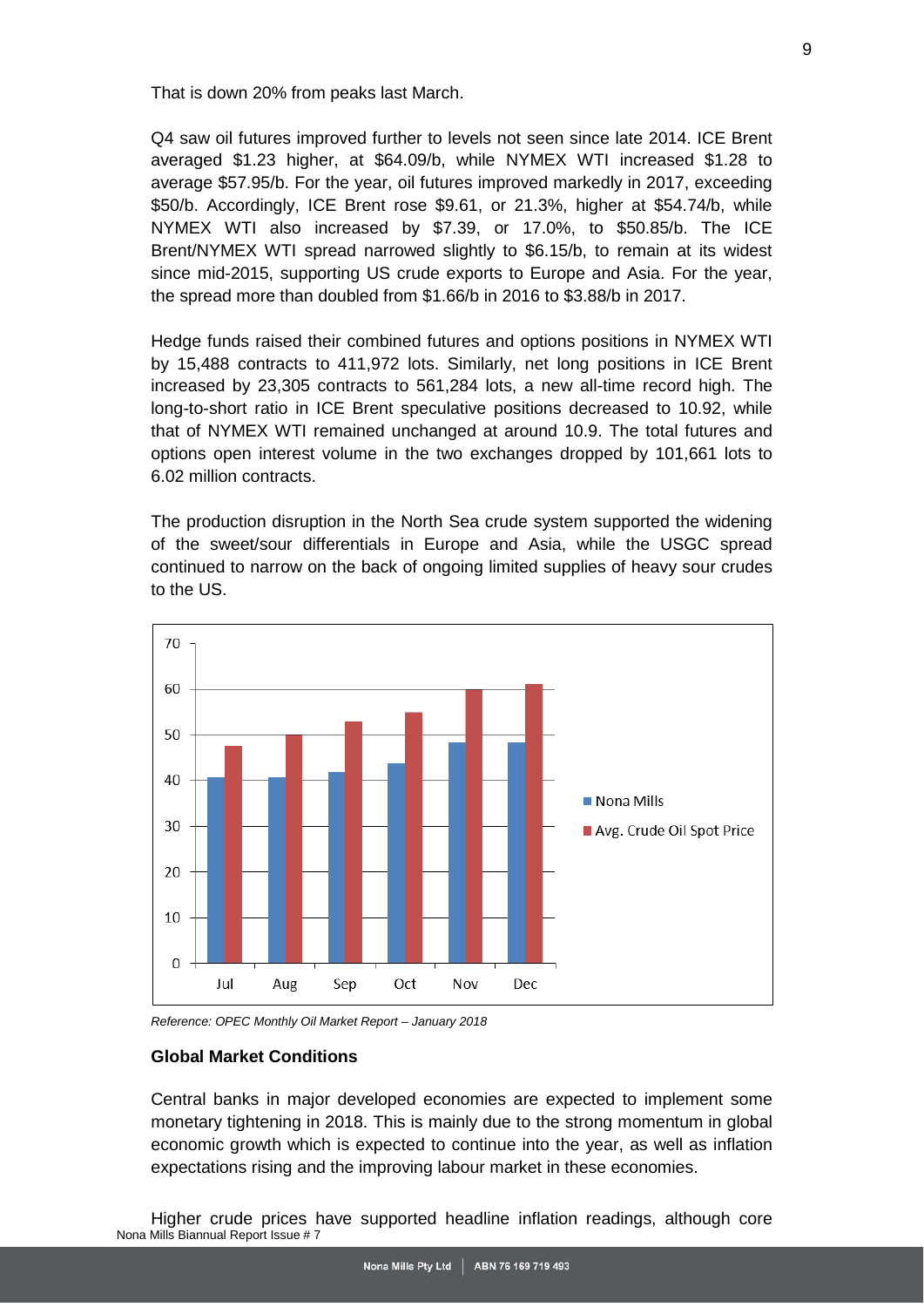inflation – which strips out energy and food prices – has generally remained moderate in developed economies. While inflation readings are expected to remain moderate in 2018 in the three largest developed economies, namely the US, the Euro-zone and Japan, central banks expect some improvements.

Indeed, robust gains in labour markets have pushed unemployment rates lower in 2017 – in some cases close to levels considered as full employment. This has only translated in modest wage growth so far, indicating that there is still some slack in the labour market, giving further room for keeping monetary policy accommodative, with a gradual approach towards normalization of monetary policy going forward.

As a result, median expectation by participants at the US Federal Reserve's policy setting meeting in December viewed an additional increase of 75 basis points (bps) in the target range of the Federal funds rate, the Feds key policy rate, in 2018 as appropriate. This is unchanged from their September estimations, in spite of expectations for a lower unemployment rate and faster economic growth this year. Embedded in that forecast is the potential boost from the recently approved tax reform legislation in the US, although significant uncertainty about that impact was noted during the meeting.

The Fed noted that inflation risks appear to be roughly balanced. Moreover, market-based measures of inflation compensation in US dollar show a low – though increasing – likelihood of above target inflation in the medium- and longterm. Taking all this into account, the Fed has been moving forward cautiously. In 2017, a more moderate-than-previously expected pace of monetary tightening in the US generally translated into lower US dollar, which provided some flexibility for the central banks of emerging economies. Emerging economies are particularly sensitive to sudden upward shifts in interest rates expectations in the US, which would normally result in a tighter monetary policy to limit large currency depreciations and capital outflows, which could curtail oil demand growth in those economies.

*Reference: OPEC Monthly Oil Market Report – January 2018*

## <span id="page-9-0"></span>NONA MILLS PROJECT REPORT UPDATE

The Nona Mills field is an old and mature field with finite amount of hydro-carbons available for production; thus, when oil and gas prices drop below a certain point (in this case \$45/bbl/oil the operators will generally produce the lease only to hold the lease by production.

The second half of 2017 is a perfect example of this strategy; July 2017 through October 2017 – The operator produced the lease at approximately 10 bbls/day as the price of oil stayed at about \$43.50/bbl. The operating expenses continue to be high as the cost of running the gas compressors to generate the pressure to produce the well is rather high. November 2017 – December 2017 – The price of oil moved to an average of \$48.5/bbl. This higher price led the operator to increase production to over 30bbls/day for the lease. Operating expenses were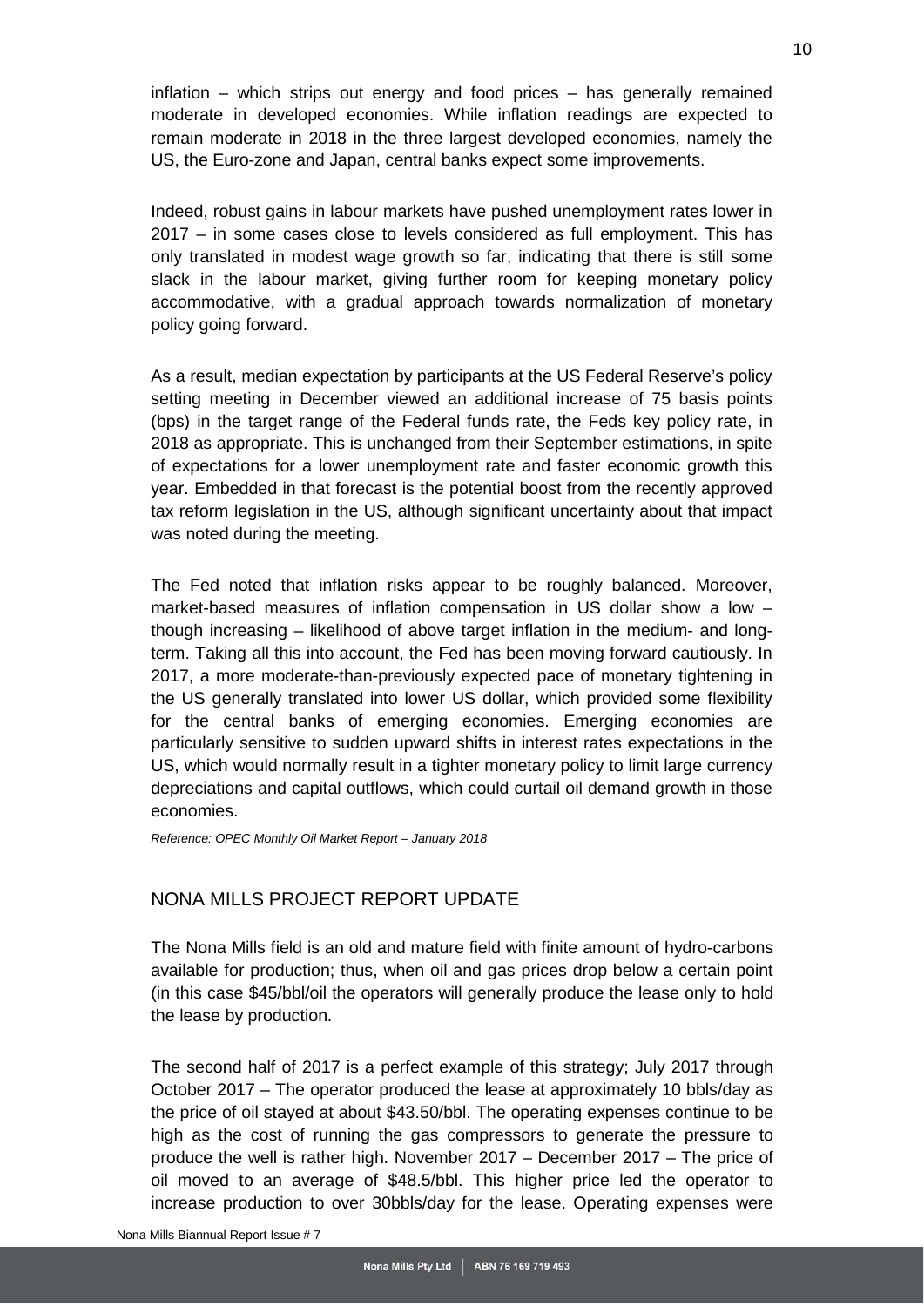stabilised and the lease actually made a profit for the first time in almost 3 years.

It is expected that the oil price will stay above \$50 for most of 2018; thus, justifying a further increase in production. With higher prices, the operator is once again exploring technology that might get production above 50 bbls/day. This would make the lease profitable. TXCAPP is working with the operator to better understand how to cut operating expenses and still increase production.

With all this taken into consideration the net investor revenue of the NMP additionally takes into account the freight, taxes, royalties and operating costs each month. Please note that payment details are received three to four months in arrears. Given the current economic climate it is important to be reminded that the Nona Mills Project is not a short-term consideration.

For the six-month period of July 2017 to December 2017 operational costs exceeded the investment, so on a month by month reconciliation there were no royalties payable. You'll note from your statements that no distribution was made for this time.



## <span id="page-10-0"></span>DISCLAIMER

Each user of this biannual report waives and releases Nona Mills Pty Ltd ("Nona Mills") to the full extent permitted by law from any and all claims relating to the usage of material or information made available through the publication of the biannual report. Subject to any terms implied by law which cannot be excluded, in no event shall Nona Mills be liable for any losses or damages, including incidental or consequential damages, resulting from use of the material or reliance on the information.

Nona Mills Biannual Report Issue # 7 While care has been taken to ensure that information contained in Nona Mills' publications is true and correct at the time of publication, changes in circumstances